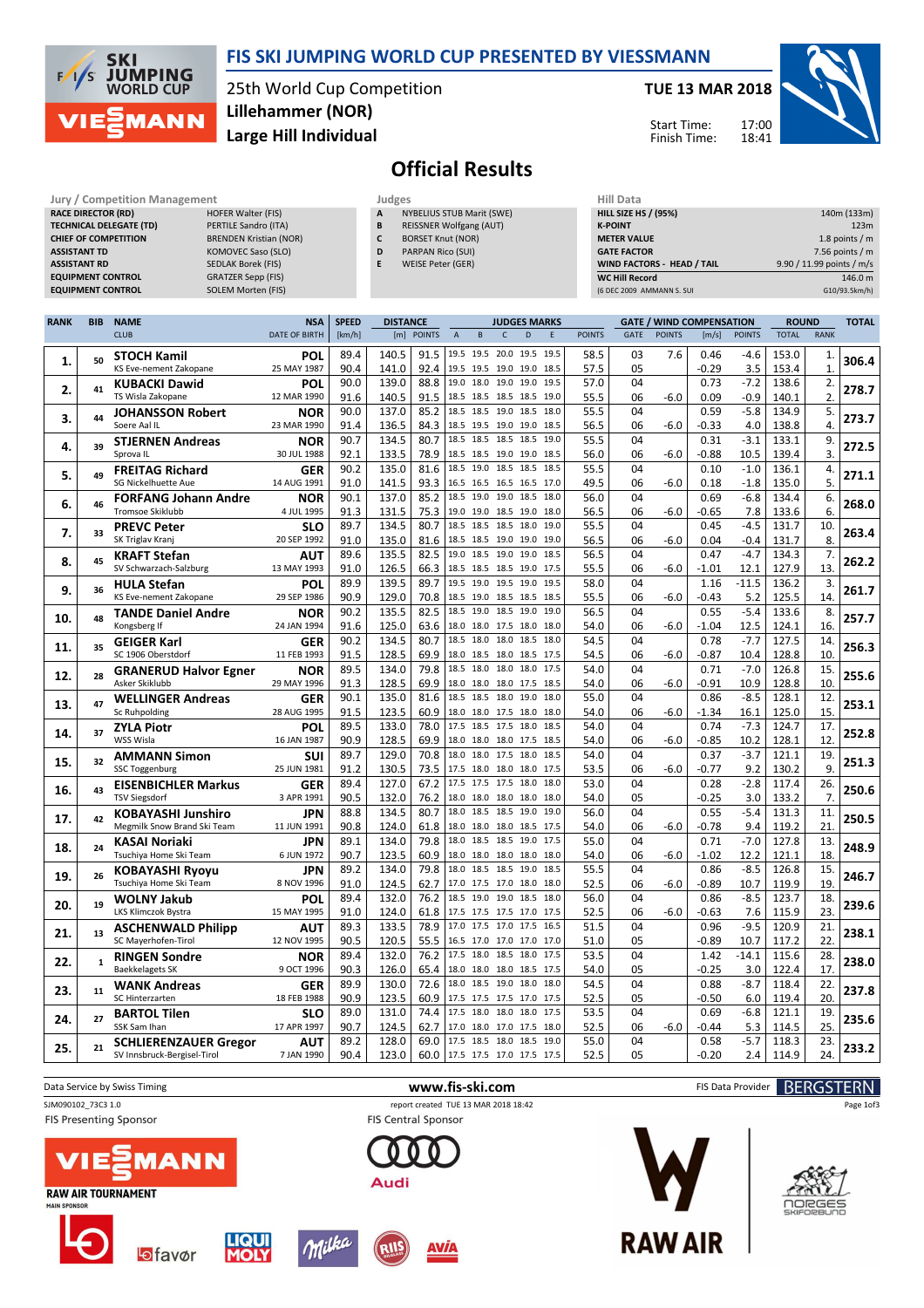



25th World Cup Competition Large Hill Individual Lillehammer (NOR)

TUE 13 MAR 2018

Start Time: Finish Time: 17:00 18:41



### Official Results

| <b>RANK</b> | <b>BIB</b> | <b>NAME</b>                                            | <b>NSA</b>                | <b>SPEED</b> | <b>DISTANCE</b> |              |                          |                     | <b>JUDGES MARKS</b>      |                             |               |             | <b>GATE / WIND COMPENSATION</b> |                 |                | <b>ROUND</b>   |             | <b>TOTAL</b> |
|-------------|------------|--------------------------------------------------------|---------------------------|--------------|-----------------|--------------|--------------------------|---------------------|--------------------------|-----------------------------|---------------|-------------|---------------------------------|-----------------|----------------|----------------|-------------|--------------|
|             |            | <b>CLUB</b>                                            | <b>DATE OF BIRTH</b>      | [km/h]       |                 | [m] POINTS   |                          |                     | D                        |                             | <b>POINTS</b> | <b>GATE</b> | <b>POINTS</b>                   | [m/s]           | <b>POINTS</b>  | <b>TOTAL</b>   | <b>RANK</b> |              |
| 26.         |            | <b>LEYHE Stephan</b><br>SC Willingen                   | <b>GER</b><br>5 JAN 1992  | 90.0<br>90.7 | 130.5<br>122.0  | 73.5<br>58.2 | 18.0                     |                     | 17.0 17.0 16.5 17.0      | 18.5 18.0 18.0 17.5<br>16.5 | 54.0<br>50.5  | 04<br>05    |                                 | 0.97<br>$-0.37$ | -9.6<br>4.4    | 117.9<br>113.1 | 24.<br>27.  | 231.0        |
| 27.         |            | <b>BOYD-CLOWES Mackenzie</b><br>Altius Nordic Ski Club | <b>CAN</b><br>13 JUL 1991 | 90.0<br>90.6 | 131.0<br>121.0  | 74.4<br>56.4 |                          | 17.0 17.5 17.0 17.0 | 17.5 17.5 18.0 17.5 17.5 | 17.0                        | 52.5<br>51.0  | 04<br>05    |                                 | 0.92<br>$-0.45$ | $-9.1$<br>5.4  | 117.8<br>112.8 | 25.<br>28.  | 230.6        |
| 28.         |            | <b>DEZMAN Nejc</b><br>SK Triglav Krani                 | <b>SLO</b><br>7 DEC 1992  | 89.3<br>90.2 | 128.0<br>123.0  | 69.0<br>60.0 |                          | 17.5 17.0 17.5 17.5 | 18.0 18.0 18.0 17.5 17.5 | 17.0                        | 53.5<br>52.0  | 04<br>05    |                                 | 0.73<br>$-0.18$ | $-7.2$<br>2.2  | 115.3<br>114.2 | 29.<br>26.  | 229.5        |
| 29.         |            | <b>FANNEMEL Anders</b><br>Hornindal II                 | <b>NOR</b><br>13 MAY 1991 | 89.8<br>90.5 | 127.5<br>123.0  | 68.3<br>60.0 | 17.0                     | 18.0 17.5 17.5      | 17.5 17.0 17.0 17.0      | 16.5<br>17.0                | 52.0<br>51.0  | 04<br>05    |                                 | 0.52<br>$-0.15$ | $-5.1$<br>1.8  | 115.0<br>112.8 | 30.<br>28.  | 227.8        |
| 30.         |            | <b>LINDVIK Marius</b><br>Raelingen Skiklubb            | <b>NOR</b><br>27 JUN 1998 | 89.3<br>90.4 | 129.0<br>122.5  | 70.8<br>59.3 | 17.0 17.5 17.0 17.0 17.0 |                     | 18.0 18.0 18.0 18.0 18.5 |                             | 54.0<br>51.0  | 04<br>05    |                                 | 0.80<br>0.08    | $-7.9$<br>-0.8 | 116.9<br>109.3 | 27.<br>30.  | 226.2        |

|     | not qualified for 2nd round |                                                            |                           |      |       |      |                          |  |  |      |    |      |         |       |     |       |
|-----|-----------------------------|------------------------------------------------------------|---------------------------|------|-------|------|--------------------------|--|--|------|----|------|---------|-------|-----|-------|
| 31. | 30                          | <b>KOT Maciei</b><br>AZS Zakopane                          | POL<br>9 JUN 1991         | 89.5 | 126.0 | 65.4 | 17.5 17.5 17.0 18.0 17.0 |  |  | 52.0 | 04 | 0.26 | $-2.6$  | 114.8 | 31. | 114.8 |
| 32. | q                           | <b>SIEGEL David</b><br>SV Baiersbronn                      | <b>GER</b><br>28 AUG 1996 | 89.6 | 124.0 | 61.8 | 17.0 17.0 17.0 17.5 17.5 |  |  | 51.5 | 04 | 0.03 | $-0.3$  | 113.0 | 32. | 113.0 |
| 33. | 12                          | <b>KORNILOV Denis</b><br>Sdushor CSP N. Novgorod Dinamo    | <b>RUS</b><br>17 AUG 1986 | 89.2 | 130.0 | 72.6 | 16.5 17.0 16.5 16.0 13.0 |  |  | 49.0 | 04 | 0.97 | $-9.6$  | 112.0 | 33. | 112.0 |
| 34. | 15                          | <b>BICKNER Kevin</b><br>Norge Ski Club                     | USA<br>23 SEP 1996        | 89.7 | 125.5 | 64.5 | 17.5 17.0 16.5 17.0 16.5 |  |  | 50.5 | 04 | 0.33 | $-3.3$  | 111.7 | 34. | 111.7 |
| 35. | 22                          | <b>ZAJC Timi</b><br>SSK Ljubno BTC                         | <b>SLO</b><br>26 APR 2000 | 88.8 | 124.0 | 61.8 | 17.5 17.5 18.0 17.5 18.0 |  |  | 53.0 | 04 | 0.64 | $-6.3$  | 108.5 | 35. | 108.5 |
| 36. | 23                          | <b>TAKEUCHI Taku</b><br>Kitano Construction Corp. Ski Club | <b>JPN</b><br>20 MAY 1987 | 89.5 | 124.5 | 62.7 | 17.0 18.0 18.0 17.5 17.0 |  |  | 52.5 | 04 | 0.69 | $-6.8$  | 108.4 | 36. | 108.4 |
| 37. | 25                          | <b>AIGNER Clemens</b><br>SV Innsbruck-Bergisel-Tirol       | <b>AUT</b><br>2 FEB 1993  | 89.1 | 123.5 | 60.9 | 17.5 17.5 17.0 17.5 17.0 |  |  | 52.0 | 04 | 0.63 | $-6.2$  | 106.7 | 37. | 106.7 |
| 38. | $\overline{7}$              | <b>ZOGRAFSKI Vladimir</b><br><b>NSA</b>                    | BUL<br>14 JUL 1993        | 88.6 | 123.5 | 60.9 | 18.0 17.5 18.0 17.5 17.0 |  |  | 53.0 | 04 | 0.76 | $-7.5$  | 106.4 | 38. | 106.4 |
| 39. | $\overline{\mathbf{a}}$     | <b>HILDE Tom</b><br>Asker Skiklubb                         | <b>NOR</b><br>22 SEP 1987 | 89.2 | 126.0 | 65.4 | 17.5 17.5 17.5 17.5 17.0 |  |  | 52.5 | 04 | 1.18 | $-11.7$ | 106.2 | 39. | 106.2 |
| 40. | 38                          | <b>DAMJAN Jernei</b><br>SSK Sam Ihan                       | SLO<br>28 MAY 1983        | 89.0 | 121.5 | 57.3 | 17.5 17.5 16.5 17.5 17.0 |  |  | 52.0 | 04 | 0.35 | $-3.5$  | 105.8 | 40. | 105.8 |
| 41. |                             | <b>LEAROYD Jonathan</b><br>Courchevel                      | <b>FRA</b><br>3 NOV 2000  | 89.4 | 122.5 | 59.1 | 17.0 17.5 17.0 17.0 17.0 |  |  | 51.0 | 04 | 0.49 | $-4.9$  | 105.2 | 41. | 105.2 |
| 42. |                             | <b>PEDERSEN Robin</b><br>Stalkameratene II                 | <b>NOR</b><br>31 AUG 1996 | 89.2 | 125.5 | 64.5 | 17.0 17.0 17.5 17.0 17.0 |  |  | 51.0 | 04 | 1.17 | $-11.6$ | 103.9 | 42. | 103.9 |
| 43. | 6                           | <b>SCHULER Andreas</b><br>Einsiedeln                       | SUI<br>30 DEC 1995        | 89.1 | 121.5 | 57.3 | 17.0 17.0 17.0 17.0 17.5 |  |  | 51.0 | 04 | 0.69 | $-6.8$  | 101.5 | 43. | 101.5 |
| 44. | 29                          | <b>HAYBOECK Michael</b><br>UVB Hinzenbach-Oberoesterreich  | <b>AUT</b><br>5 MAR 1991  | 89.5 | 119.5 | 53.7 | 17.0 17.5 17.0 17.5 17.0 |  |  | 51.5 | 04 | 0.55 | $-5.4$  | 99.8  | 44. | 99.8  |
| 44. |                             | <b>NAZAROV Mikhail</b><br>Moscow RGSH Stolitsa Dinamo      | <b>RUS</b><br>14 OCT 1994 | 88.7 | 121.5 | 57.3 | 17.0 17.5 17.5 17.0 17.5 |  |  | 52.0 | 04 | 0.96 | $-9.5$  | 99.8  | 44. | 99.8  |
| 46. | 20                          | <b>DESCHWANDEN Gregor</b><br>Horw                          | <b>SUI</b><br>27 FEB 1991 | 89.3 | 119.0 | 52.8 | 17.0 17.0 17.0 17.0 16.5 |  |  | 51.0 | 04 | 0.59 | $-5.8$  | 98.0  | 46. | 98.0  |
| 47. |                             | <b>COLLOREDO Sebastian</b><br><b>GS FIAMMEGIALLE</b>       | <b>ITA</b><br>9 SEP 1987  | 88.7 | 115.5 | 46.5 | 17.0 17.0 17.0 17.0 17.0 |  |  | 51.0 | 04 | 0.35 | $-3.5$  | 94.0  | 47. | 94.0  |
| 48. | 31                          | <b>SEMENIC Anze</b><br><b>NSK TRZIC FMG</b>                | <b>SLO</b><br>1 AUG 1993  | 89.3 | 110.5 | 37.5 | 15.0 15.5 14.5 15.0 16.5 |  |  | 45.5 | 04 | 0.00 | 0.0     | 83.0  | 48. | 83.0  |
| 49. | 10                          | <b>KOUDELKA Roman</b><br><b>LSK Lomnice nad Popelkou</b>   | <b>CZE</b><br>9 JUL 1989  | 88.8 | 111.5 | 39.3 | 15.0 15.5 15.0 15.0 16.0 |  |  | 45.5 | 04 | 0.58 | $-5.7$  | 79.1  | 49. | 79.1  |
|     |                             |                                                            |                           |      |       |      |                          |  |  |      |    |      |         |       |     |       |

#### **Disqualified**

16 SATO Yukiya JPN SCE 4

SCE 4 : SUIT